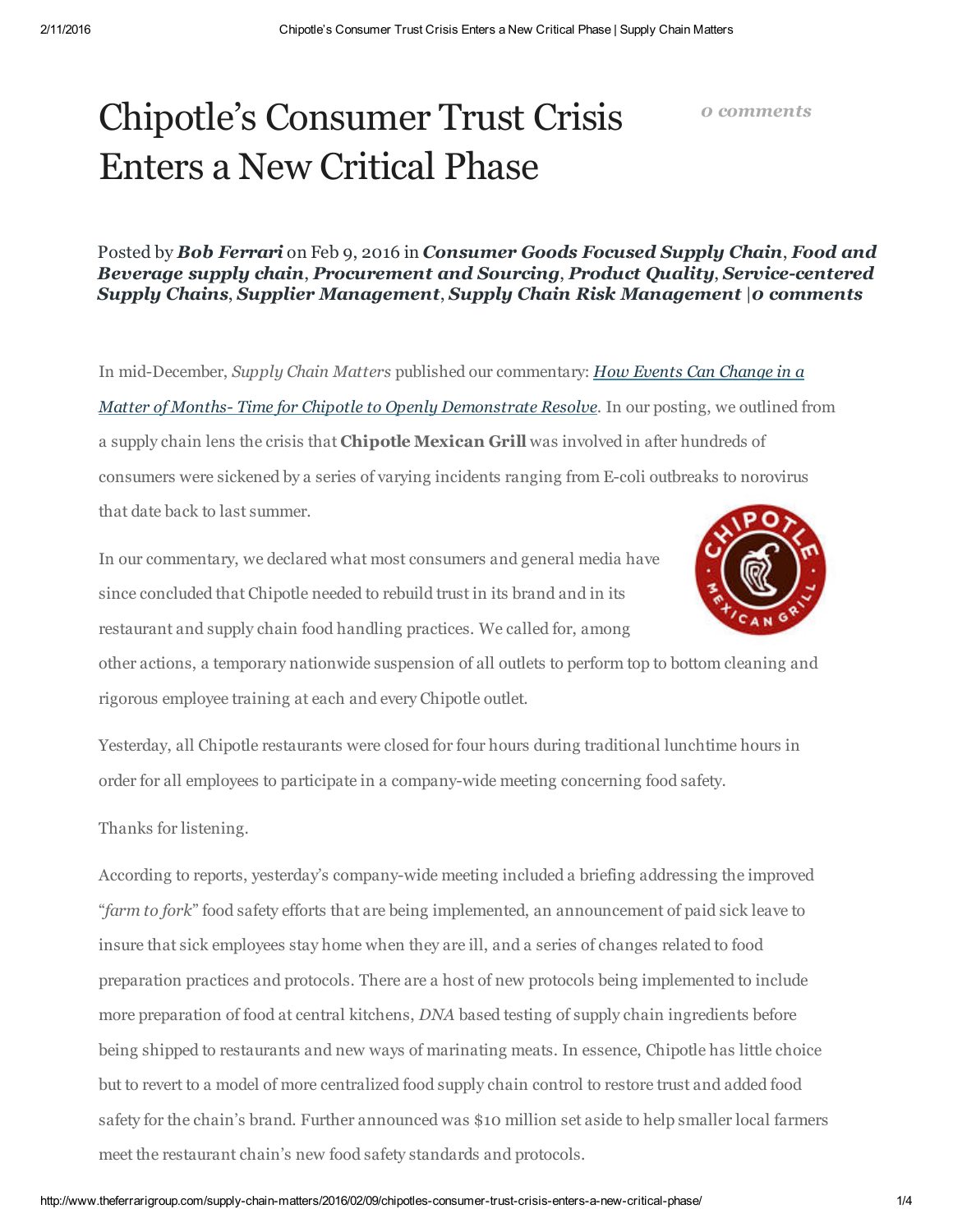### 2/11/2016 Chipotle's Consumer Trust Crisis Enters a New Critical Phase | Supply Chain Matters

The U.S. Centers for Disease Control (CDC) concluded its investigation of the recent nationwideEcoli outbreak last week without any conclusive findings. That was not good for the restaurant chain since it leaves consumers with additional doubts. The Wall Street Journal recently reported that behind the scenes, Chipotle disagreed with health officials on the likely source of the infection. While officials suspected some form of produce, Chipotle concluded it was imported Australian beef that must have been contaminated. But that does not fully explain the outbreaks not related to E-Coli infection.

The economic cost of Chipotle's food crisis has also become far more visible. Sales at existing restaurants fell 14.6 percent in the fourth quarter while stock has fallen more than 25 percent in value since October. New costs incurred to mitigate food safety risks are yet to be totally quantified. This is yet more current day evidence that a supply chain focused disruption or snafu does and will directly affect both shareholder and brand value.

This crisis remains ongoing and Chipotle must now convince it's once loyal customers that it serves safe food with integrity.

This author recently conducted an interview with **Chloe Demrovsky**, Executive Director atDisaster Recovery Institute International (DRI), a noted foremost authority on business continuity and risk management. Our interview generally touched upon a trend toward lack of consumer trust in food related supply chains which has been come about from a new resurgence of food, drug and other related product recalls or food safety incidents. While discussing the implications of these trends on food supply chains, we could not avoid discussing the ongoing Chipotle situation.

Ms. Demrovsky stressed how important and difficult it can be to restore consumer trust in a brand once it has tainted by unfortunate incidents. She also reminded me of how important it is for businesses to have business continuity and supply chain disruption plans in-place before any crisis occurs. We both touched upon business media reports that are concluding that for the past few months, Chipotle has been playing defense, trying to respond to one report after another. Any organization, especially those associated with food, needs to be prepared as to how to respond, and how to protect consumers and the brand when a major snafu or incident occurs. In helping companies with business continuity planning, DRI advocates a thorough risk assessment that includes both internal and external dimensions, coupled with a business impact analysis as cause and effect impact.

Consumer trust is hard won, but also hard to get back when consumers believe that trust has been violated. Consulting firm **Deloitte** recently partnered with the **Food Marketing Institute** and